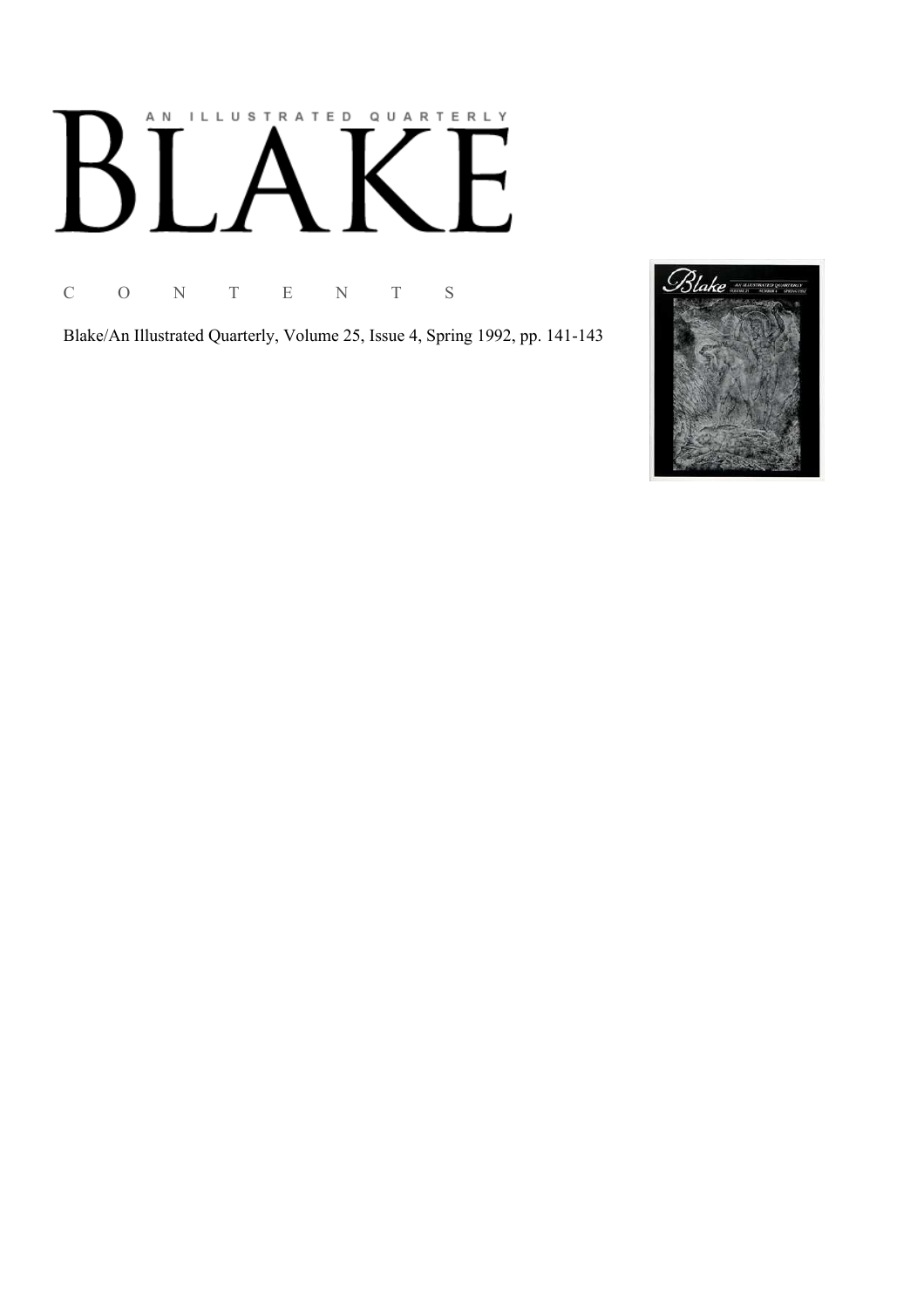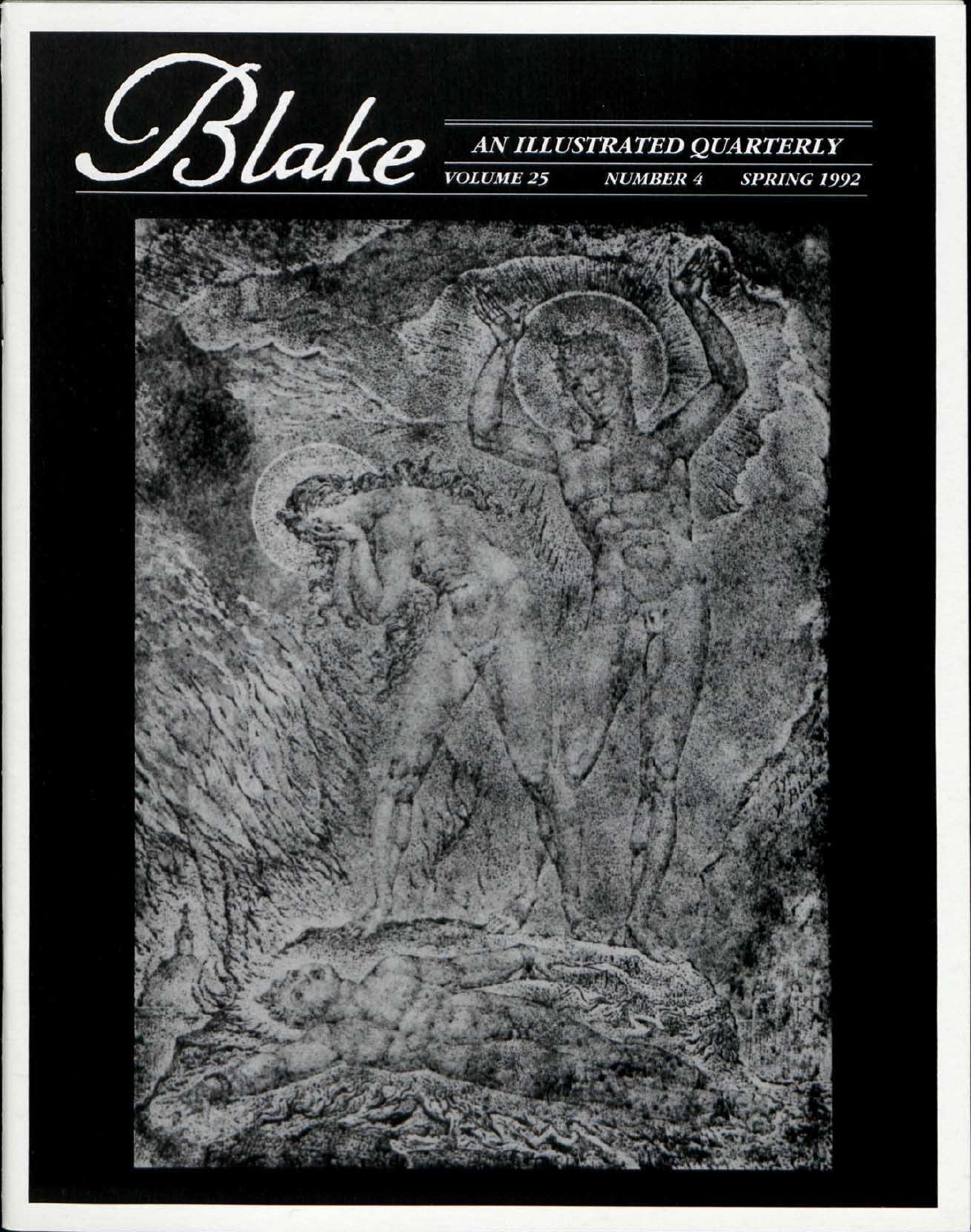



*AN ILLUSTRATED QUARTERLY* 

*Volume 25 Number 4 Spring 1992* 

### *Contents*

#### *Article*

144 Blake in the Marketplace, 1991 by Robert N. Essick

#### *Reviews*

- 168 Hazard Adams, *Antithetical Essays in Literary Criticism and Liberal Education,* reviewed by Peter Otto
- 171 Margaret Storch, *Sons and Adversaries: Women in William Blake and D. H. Lawrence,* reviewed by Nelson Hilton

#### *Newsletter*

*\1A International Conference at Victoria University*—*The Legacy of Northrop Frye, The Northrop Frye Centre and the Frye Medal, Shelley Bicentenary UNISA, North American Society for the Study of Romanticism, Romanticism Associated, Romanticism & Pop Culture, Carolinas Symposium on British Studies, William Blake's Tarot Triumphs* 

> Cover photo: "The Chaining of Ore." Relief etching, 11.1 x 8 cm., printed in black. Photo courtesy of Sotheby's New York.